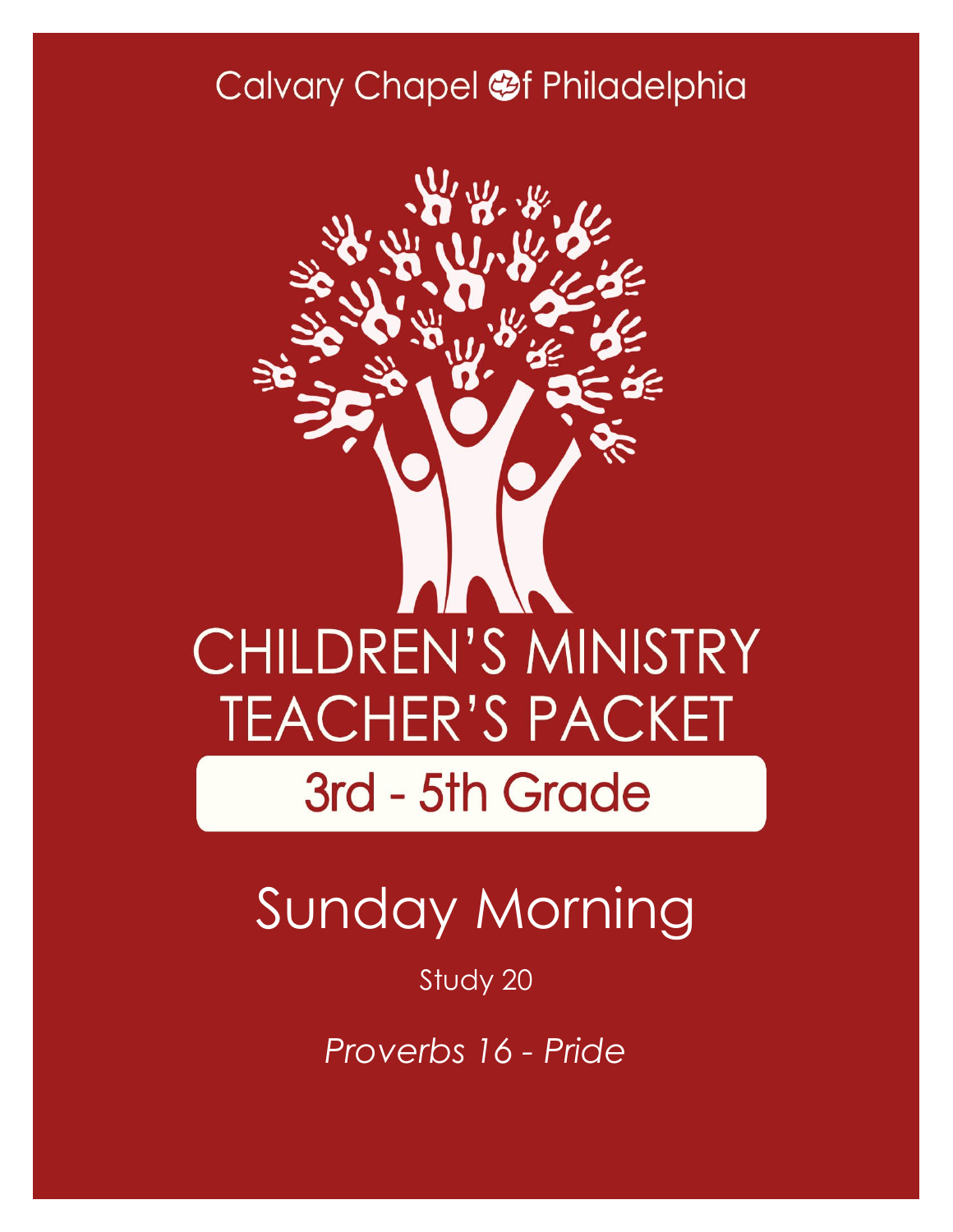#### **Pride**

The Objective is the key concept for this weeks lesson. It should be the main focus of the study

These are the key verses that you will find helpful in teaching your study this week. The "Main passage" is the basis of the study, where the other verse support the objective of the lesson.

There is a memory verse for the students that relates to every study. If a student can memorize the verse for the following week you may give them a prize from the "reward box" found on your cart.

An introductory activity or question that will settle the class, draw their attention to the study and prepare their hearts for God's Word

**Objective** To define biblical pride and to warn the students about its ability to draw us further into sin.

#### **Key Verses**

Proverbs 16:18-19—Main Teaching Passage Isaiah 14:12-15, 22—Secondary Teaching Passage Matthew 5:3 Psalm 10:4 1 Corinthians 4:7 Romans 3:23

#### **Memory Verse** - James 4:10

"Humble yourselves in the sight of the Lord, and He will lift you up."

### **Hook**

Review last week's memory verse, Proverbs 16:9.

Read Proverbs 16:18-19 with the students, and then write the word "pride" up on the board. Ask them what the word pride means, how they would use it in a sentence, etc.

Tell the students that we sometimes use the word to mean "to derive joy from," as in "I took pride in my work." Biblically, however, the word pride deals with self-righteousness and boasting in our own strength.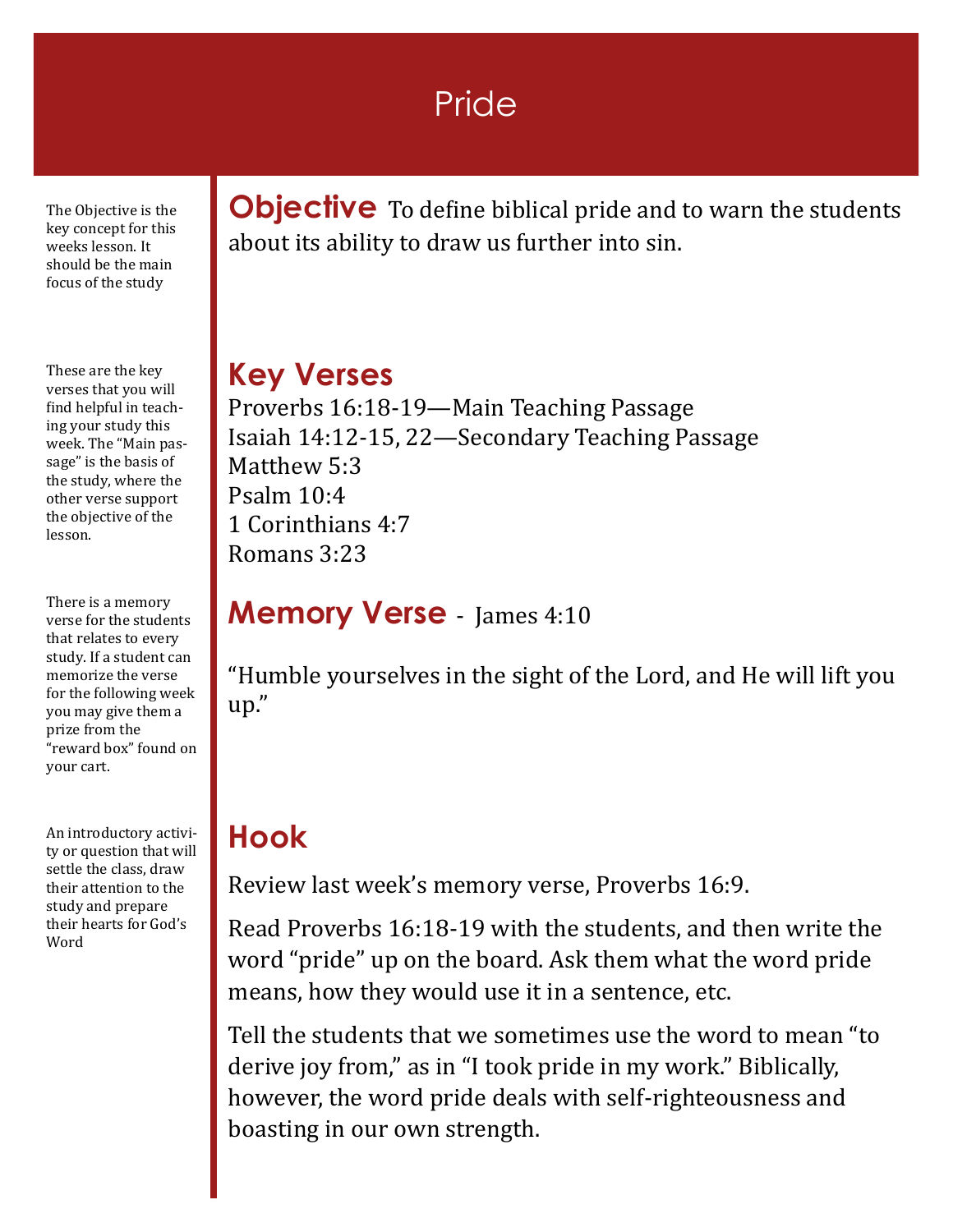What does the Bible say? This is where we will read a passage or series of passages that teach on the subject of the day.

The interpretation/ exegesis of the passage. What does this passage mean? How does this passage apply to my life?

# BOOK

In this week's study, we will use Proverbs 16:18-19 as a jumping-off point and move into a discussion on pride. These verses tell us, "Pride goes before destruction, and a haughty spirit before a fall. Better to be of a humble spirit with the lowly, than to divide the spoil with the proud." The warning here is clear: a proud attitude leads us into danger and temptation. Proverbs always gives the choices of both the fool and the wise man. Here pride here is the fool's option, and of course humility is the choice of the wise man. As verse 16 tells us, "How much better to get wisdom than gold! And to get understanding is to be chosen rather than silver."

The prime example of a haughty spirit and a proud heart is found in Isaiah 14:12-15. Here Satan had the selfish audacity to attempt to replace God Himself as the rightful ruler of the universe. But Satan will be cast down to Hell in the final judgment of God. For those who rise up in defiance against God, there is nothing ahead but disaster (Isaiah 14:22). In place of pride, the Lord desires that we would have a spirit of humility. Jesus told us "Blessed are the poor in spirit: for theirs is the kingdom of heaven" (Matthew 5:3). The "poor in spirit" are those who recognize their utter spiritual bankruptcy and their inability to come to God aside from His divine grace. The proud, on the other hand, are so blinded by their pride that they think they have no need of God, or worse, that God should accept them as they are because they deserve His acceptance.

### LOOK

You might have heard people say things like, "You should be proud of your work!" or "My son makes me so proud." In everyday use, we often use the word pride as a positive thing. When the Bible talks about pride, it is speaking about something slightly different. The kind of pride that God hates comes from an attitude of self-righteousness. God warns against this kind of pride because it becomes a hindrance, a barrier to seeking after Him. Psalm 10:4 explains that the proud are so consumed with themselves that their thoughts are far from God: "In his pride the wicked does not seek him; in all his thoughts there is no room for God."

Pride is giving ourselves the credit for something that God has accomplished. Pride is taking the glory that belongs to God alone and keeping it for ourselves. Pride is essentially self-worship. Anything we accomplish in this world would not have been possible were it not for God enabling and sustaining us. 1 Corinthians 4:& says, "What do you have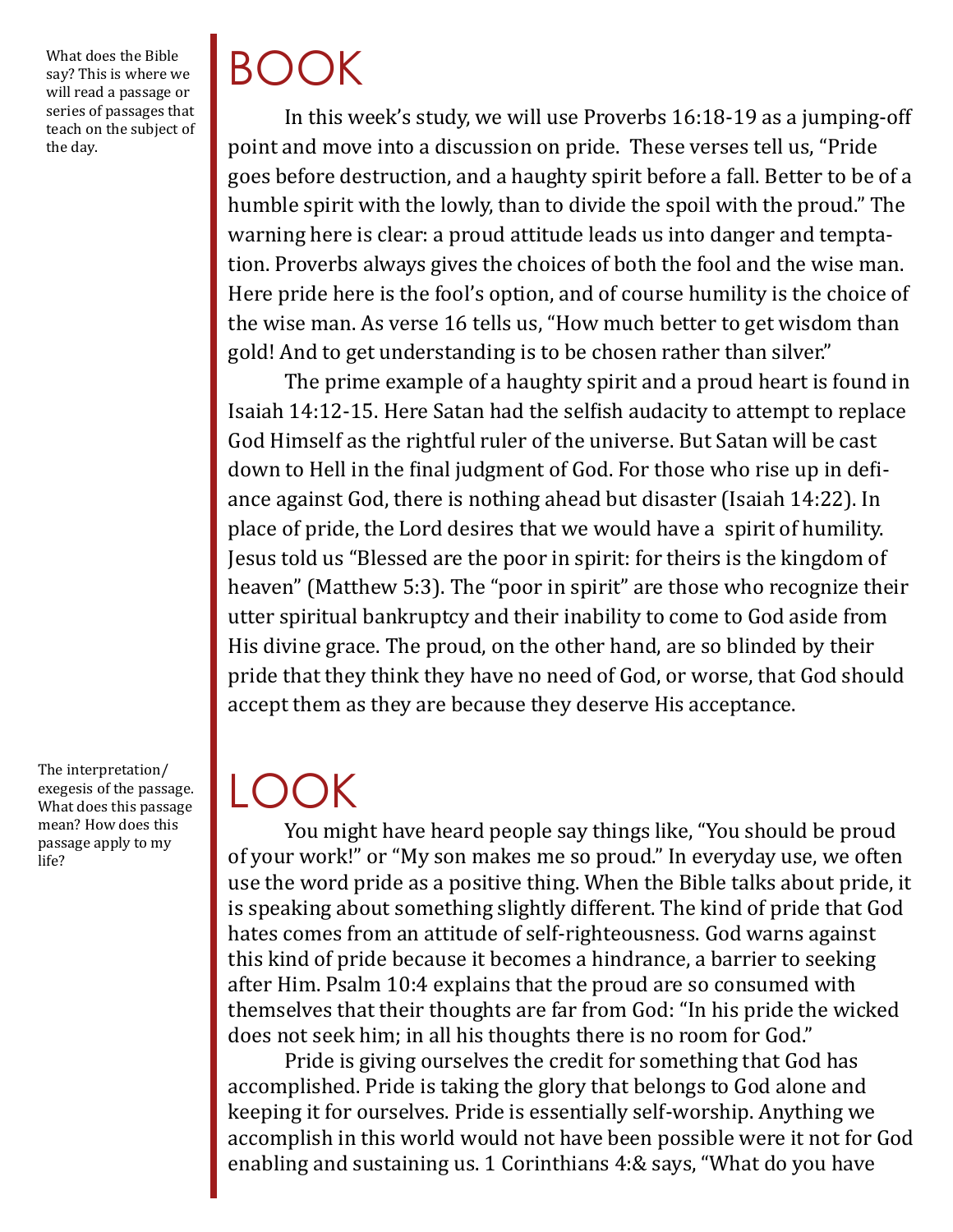# LOOK (Continued)

that you did not receive? And if you did receive it, why do you boast as though you did not?"

The Bible tells us about an angelic being that began to grow selfrighteous. He began to overstep his place and to think that he was greater than the Almighty God who made him. He started to believe that he should be god and should rule over all the universe. That angelic being is called Satan, and we can read about his pride in Isaiah 14:12-15. Because of his pride, Satan was cast out of Heaven and will ultimately be cast into the lake of fire.

For us, pride can get in the way of admitting that we make mistakes. It can prevent us from seeing sin in our lives, or worse, from admitting that we need a Savior to forgive us. Romans 3:23 tells us that "all have sinned and fall short of the glory of God." Everyone one of us needs to realize that we need God's grace, His love, and the salvation that can only come from Him. Pride has kept many people from accepting Jesus Christ as Savior. Admitting sin and acknowledging that in our own strength we can do nothing to inherit eternal life is a constant stumbling block for prideful people. We are not to boast about ourselves; if we want to boast, then we are to proclaim the glories of God. What we say about ourselves means nothing in God's work. It is what God says about us that makes the difference.

### TOOK

As a class, memorize James 4:10

Students will often want to ask questions about the spiritual world when these topics are brought up. Instead of allowing the class to get sidetracked, let the students know that they will have a time at the end of class to ask any questions that they want about Heaven, Hell, and Satan. Try to keep them on the topic of pride during the class time.

**Pray**: Thank the Lord for the warnings that He gives us in Scripture. Praise Him for the ability to choose wisdom (in this case humility) over pride. Ask Him to help us to see ourselves as we truly are and to not allow pride to keep us from anything that He would give us.

**Parent Question:** Why is pride dangerous? What does the Bible warn us about pride?

What is my response to this passage of Scripture? How should my life change according to what this passage teaches me? What are the practical things I can do throughout the week to make this true in my life?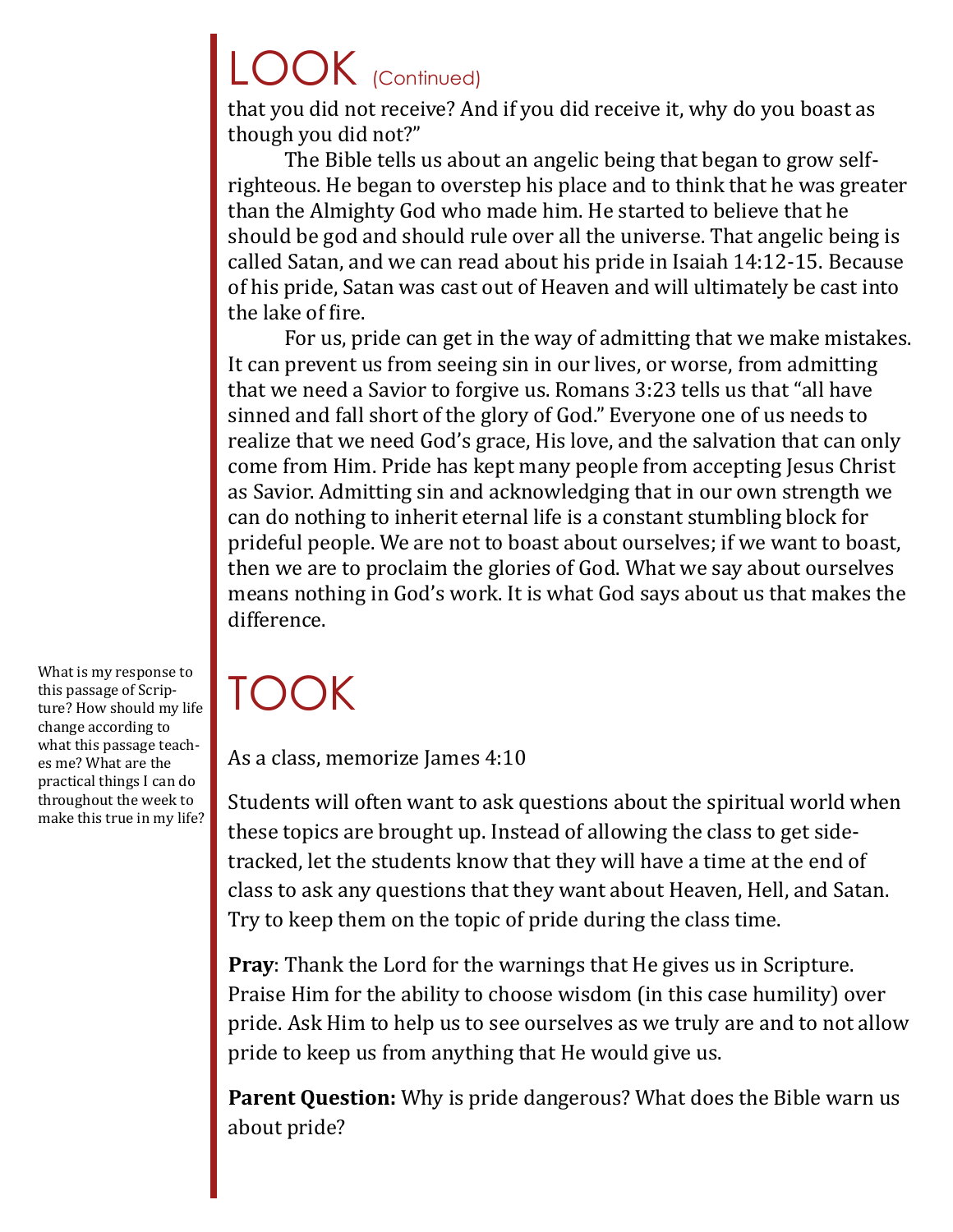# FURTHER STUDY

#### **Commentary on Isaiah 14 by David Guzik**

#### (12-15) The fall of Lucifer.

"How you are fallen from heaven, O Lucifer, son of the morning! How you are cut down to the ground, you who weakened the nations! For you have said in your heart: 'I will ascend into heaven, I will exalt my throne above the stars of God; I will also sit on the mount of the congregation on the farthest sides of the north; I will ascend above the heights of the clouds, I will be like the Most High.' Yet you shall be brought down to Sheol, to the lowest depths of the Pit."

a. How you are fallen from heaven, O Lucifer, son of the morning! Here, the prophet identifies the king of Babylon as Lucifer, son of the morning. Some debate if Lucifer is a name or a title; the word means morning star or day star, referring to a brightly shining object in the heavens. Whether it is a title or a name makes little difference; this once brightly shining king of Babylon is now fallen from heaven.

i. The prophetic habit of speaking to both a near and a distant fulfillment, the prophet will sometimes speak more to the near or more to the distant. Here is a good example of Isaiah speaking more to the distant, ultimate fulfillment. It is true that the king of literal Babylon shined brightly among the men of his day, and fell as hard and as completely as if a man were to fall from heaven. But there was a far more brightly shining being who inhabited heaven, and fell even more dramatically – the king of spiritual Babylon, Satan.

b. Fallen from heaven: In fact there are four falls of Satan, and this refers to his final, fourth fall.

i. Satan fell from glorified to profane (Ezekiel 28:14-16). This is what Jesus spoke of in Luke 10:18 when He says He saw Satan fall like lightning from heaven. This is the only fall of Satan that has already happened.

ii. Satan will fall from having access to heaven (Job 1:12, 1 Kings 22:21, Zechariah 3:1) to restriction on the earth (Revelation 12:9).

iii. Satan will fall from his place on the earth to bondage in the bottomless pit for 1,000 years (Revelation 20:1-3).

iv. Finally, as mentioned here in Isaiah 14:12, Satan will fall from the bottomless pit to the lake of fire, which we commonly know as hell (Revelation 20:10).

c. Son of the morning: This is a title of glory, beauty, and honor, which fit Lucifer well before his fall. The morning is glorious, and in Hebrew thinking, the son of "x" is characterized by "x." So, before his fall, Lucifer was characterized by the glory of the morning.

i. Jesus Himself is called the Bright and Morning Star (Revelation 22:16). Satan, though a created being, had some of these glorious qualities in himself. No wonder that Satan himself transforms himself into an angel of light (2 Corinthians 11:14), deceiving many with his apparent glory, beauty, and goodness.

d. How you are cut down to the ground: What a contrast! This being, once so high, once so shining, once so bright, is now cut down to the ground.